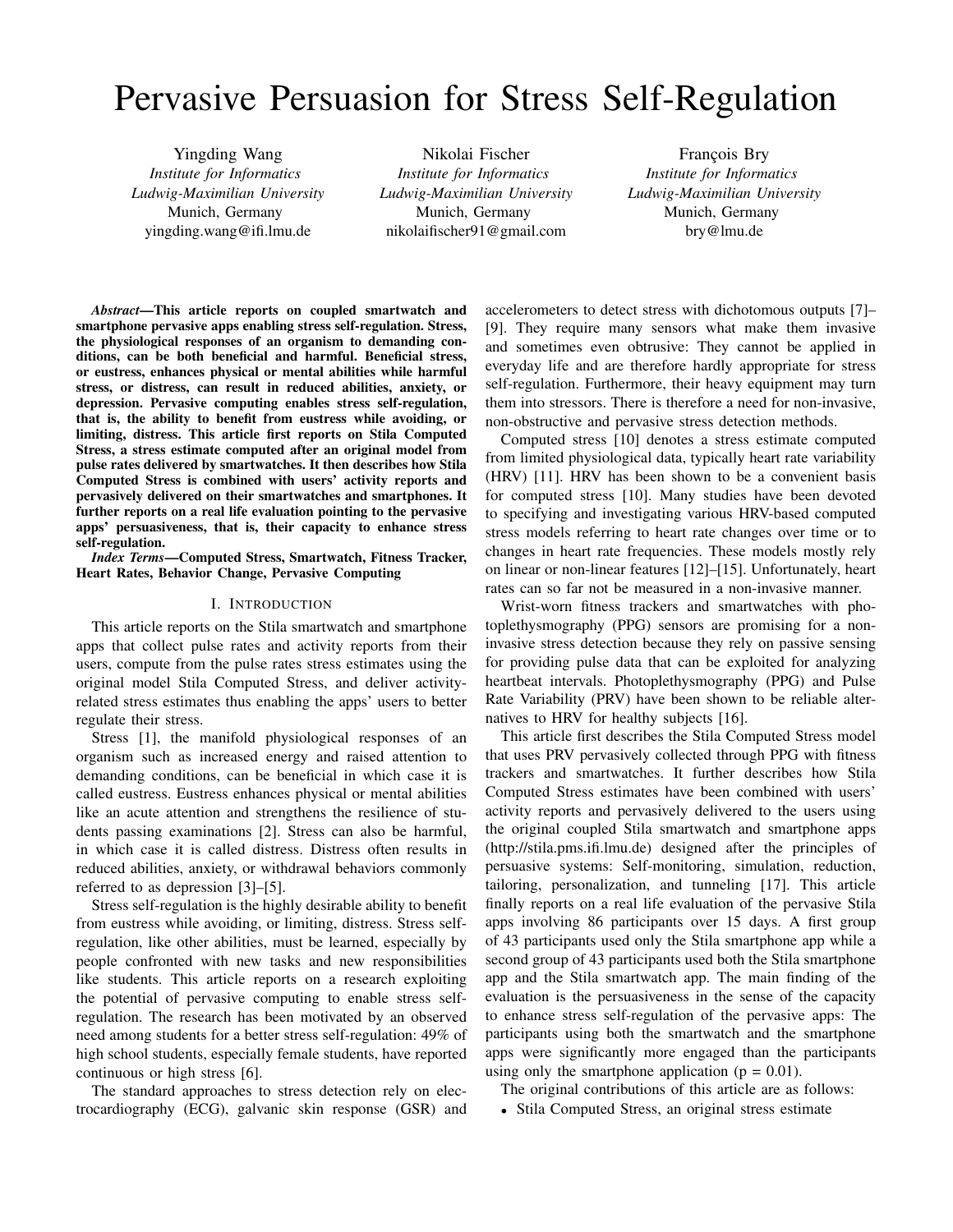- The coupled pervasive Stila smartwatch and smartphone apps that pervasively inform on stress levels
- A real life evaluation pointing to the persuasiveness of the pervasive Stila apps

This article is structured as follows. Section I is this introduction. Section II is devoted to related work. Section III describes Stila Computed Stress. Section IV presents the Stila smartwatch and smartphone apps. Section V reports on a real life evaluation of the Stila apps. Section VI is devoted to the evaluation's findings. Section VII is a conclusion.

## II. RELATED WORK

The research reported about in this article is related to stress estimates from heart and pulse rates, pervasive stress monitoring, persuasive computing for behavior change, persuasive mobile applications, and addiction to pervasive devices or apps.

*a) Stress Estimates From Heart and Pulse Rates:* Heart rate variability (HRV) is the fluctuation over time of heartbeat intervals. HRV expresses the strength of the autonomic nervous system, more precisely of the sympathetic and parasympathetic nervous systems, at a given time: A lower (higher, resp.) value in HRV indicates a higher (lower, resp.) stress level [11]. PRV has been shown to be a reliable alternative to HRV for healthy subjects [16]. HRV scores refer to the following parameters:

- NN or RR: Time between two successive heart beats
- meanRR: Average of RR (or NN) over a time span
- RMSSD: Root of the mean square of the difference of successive NN (or RR)
- SDNN: Standard deviation of NN (or RR)
- NN50: Number of pairs of successive NN (or RR) differing by more than 50 ms
- pNN50: Proportion of NN50 over a time span divided by the total number of NN (or RR) in that time span

Using a mental sensor measuring artificially imposed stress Taelman et al. [18] observed that pNN50 and meanRR are lower when mental tasks are performed than during rest.

Li et al. [19] estimated stress with 89% accuracy during mental arithmetic task using PPG raw data collected from Huawei Watch 2 smartwatches. Their approach consists in deriving PRV in 1.5 min intervals, in using an elastic net based on a differential feature vector and the subjective stress reported by the subjects, and in assuming a linear dependency between the pulse variability differential and the stress level differential of a subject.

*b) Pervasive Stress Monitoring:* Egilmez et al. [9] designed the UStress system for investigating the subjective stress of college students using both pervasive custom-made wrist-worn and pervasive LG Urbane 2 smartwatches measuring the galvanic skin response (GSR) and pulse rates at a 5 Hz sampling rate. Invasive chest-band Polar H7 and GSR sensors were used to verify the accuracy of the stress estimates computed from pervasive GSR and pulse rate data. In a laboratory study with 9 participants, stress was shown to be accurately detected using the pervasive devices collecting GSR and pulse rate data (F-measure of 88.8%).

StudentLife [20] is an Android smartphone app estimating its users' stress from the correlation between continuous smartphone sensing and self-reported stress and mood. The smartphone sensors used by StudentLife are the accelerometer, the microphone, the light sensor, and the GPS locator. A field study with StudentLife has shown that students having more frequent and longer conversations at day time are less likely to feel stressed.

Elite HRV [21] is a smartphone app which relies on a chest strap (like Polar H10 HRM) for computing HRV scores. It helps athletes to reach their optimal training intensity. Note that a chest strap is invasive and inappropriate in everyday life.

Health apps for smartwatches (mostly provided by the smartwatch vendors, like Samsung S Health, LG Health, and Apple Health) also provide stress estimates. To the authors' knowledge, so far neither the computed stress model of these apps has been disclosed, nor studies on the models' accuracies have been published.

*c) Persuasive Computing For Behavior Change:* Fogg defines in [22] a persuasive technology as "any interactive computing system designed to change people's attitudes or behaviors" as well as the three roles that computers can take: Tool, media, and social actor.

Torning and Oinas-Kukkonen provide in [23] an overview on the design of persuasive systems based on the systems developed between 2006 and 2008. Tailoring, tunneling, reduction and social comparison are reported in this overview as the most widespread forms of persuasion technique. Oinas-Kukkonen and Harjumaa stress in [17] the aspects of process model and system features that are key in designing persuasive systems.

Fogg introduces in [24] the behavior model FBM for persuasive design which considers three principal factors: Motivation, ability, and triggers. FBM states that increasing the motivation or the ability of an individual with a trigger event at an appropriate time point is likely to result in this individual adopting the target behavior.

O'Brien suggests in [25] to see user engagement as "a quality of user experiences with technology" and proposes a Process of Engagement that users go through while using a technological artefact. Long-term engagement is especially significant for persuasive wearables since behavior changes can be lengthy processes. Ledger and McCaffrey identify in [26] three key factors towards improving users' long-term commitment to wearables and the services they provide and stress that wearables should encourage the formation of habits of sustained engagement. Such a formation can take place thanks to triggers on the wearable that remind their users of adopting a certain behavior.

*d) Persuasive Mobile Applications:* Affective Health is a mobile system aiming at relating its users' daily activities with their memories and with their subjective stress. It detects certain bodily reactions and visualized them on smartphones.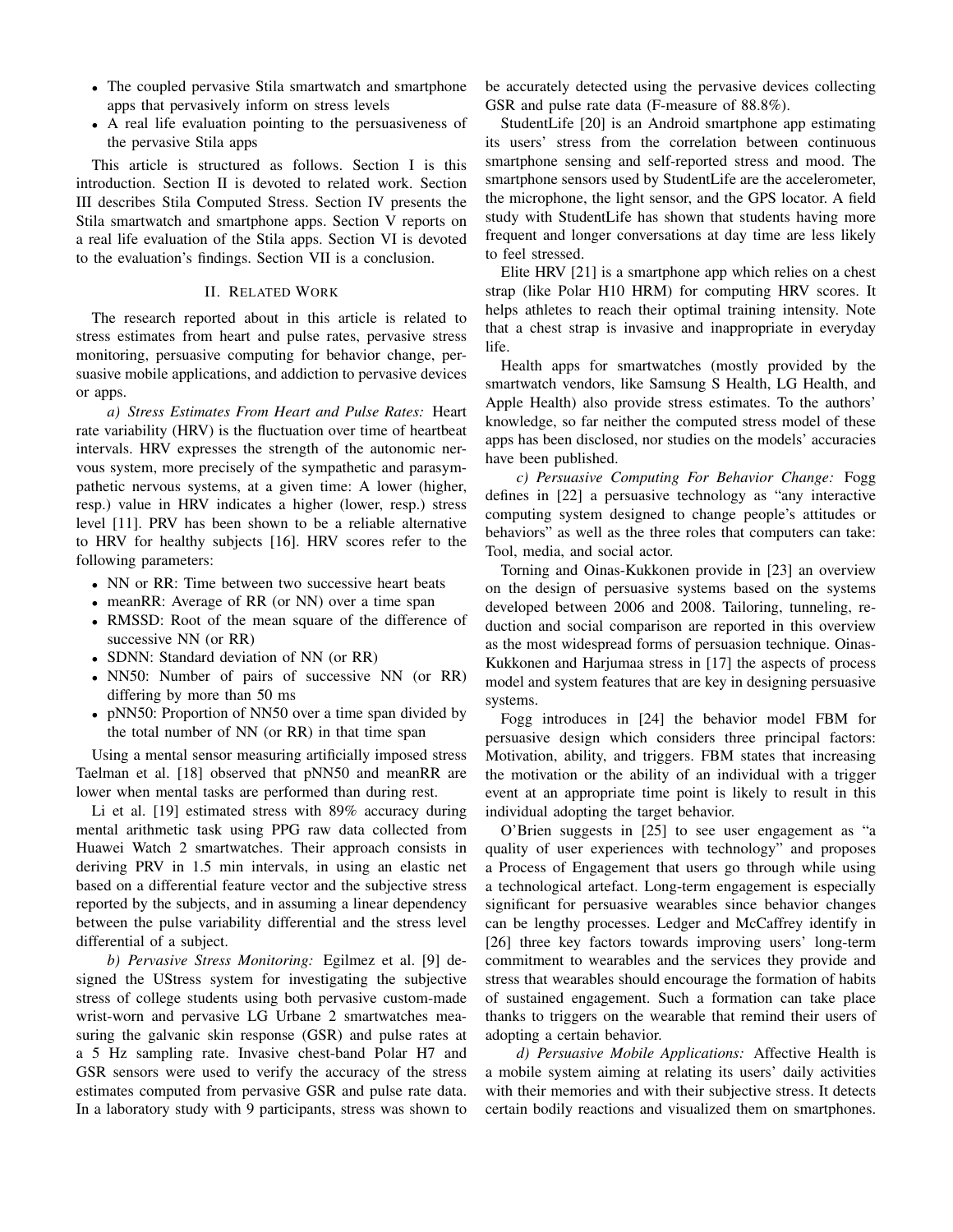In a Wizard of Oz experiment conducted in laboratory, visualizations of stress feedback were investigated that aim at causing no additional stress [27]. The experiment's findings are that feedback visualizations leaving interpretations open, stress retrospectives, and an updatable feedback are desirable.

Several studies have investigated the impact of engagement on behavior change. Consolvo et al. [28] report on increasing users' engagement via goal setting with a cellphone software so as to encourage individuals to increase their physical activity. Dennison et al. [29] report that the ability to track behaviors, to set goals, and to get advices and information "on the go" are desirable features of apps fostering healthimproving behavior changes.

Ashbrook et al. report in [30] on an investigation of the impact on device access time with both stored in pocket and on-body devices. They report that 78% of the total reaction time is spent only for reaching in-pocket devices.

*e) Addiction to Pervasive Devices or Apps:* Van Deursen et al. report in [31] on the influence of usage types, emotional stress, social stress, self-regulation, age, and gender on an addictive smartphone use and that an habitual smartphone use is an important contributor of addictive smartphone behaviors and that a process-related smartphone use is a strong determinant for developing both a habitual and an addictive smartphone use.

Elliot et al. report in [32] that the more participants pursue avoidance goals, the higher the decrease in their subjective well-being. An avoidance goal is a goal like "avoid distress" or "don't drink alcohol" which expresses an interdiction.

# III. STILA COMPUTED STRESS: A PERVASIVELY COMPUTED STRESS ESTIMATE

The Stila smartphone app uses either a Fitbit fitness wristband with a continuous pulse tracking or a Wear OS by Google smartwatch equipped with the Stila watch app as pulse rate providers.

The pulse rate stream is preprocessed into 10 min intervals starting at the beginning of each day. A stress estimate is computed for each of these intervals. RMSSD (defined above in the section II1) is used as an approximation of HRV/PRV (see Section II1). The rational is that RMSSD, in contrast to other HRV measures such as pNN50, can be considered robust against noise and missing data because it expresses the cumulative differences between the time points of consecutive heartbeats.

The following equations, where  $T$  is a scaling constant (T = 20),  $C_{pop}$  is a translating constant, and X denotes an estimate of a variable  $X$ , define Stila Computed Stress, short  $SCS$ :

$$
\widehat{RR}_i = 60/PR_i \tag{1}
$$

$$
\widehat{RMSSD} = \sqrt{\frac{\sum_{i=1}^{n} (\widehat{RR}_i - \widehat{RR}_{i-1})^2}{n-1}}
$$
(2)

$$
HRV_{\text{Score}} = ln(R\widehat{MSS}D \times 10^3) \times T \tag{3}
$$

$$
SCS = C_{pop} - HRV_{\text{Score}} \tag{4}
$$

These equations are explained as follows:

(1) converts a pulse rate  $(PR_i)$  at time i into an estimate of  $RR_i$ .

(2) gives an estimate of RMSSD.  $n$  is the number of pulse rates in the time interval considered.

(3) derives a HRV score from  $R\widetilde{M}S\widetilde{S}D$ . T is a constant  $(T = 20)$  upscaling the values of  $HRV_{\text{Score}}$  to the range 10-110.

(4) specifies Stila Computed Stress ( $SCS$ ).  $C_{pop}$  is a constant ( $C_{pop} = 110$ ) shifting the *SCS* values in the range 0-100. A low (high, resp.)  $HRV_{\text{Score}}$  yields a high (low, resp.) SCS.

In short, Stila Computed Stress is obtained by a linear transformation of a RMSSD estimate computed from RR estimates derived from pulse rates.

## IV. THE STILA SMARTWATCH AND SMARTPHONE APPS USER INTERFACES

The Stila smartwatch and smartphone apps have two purposes: To inform their users on their stress (by displaying their Stila Computed Stress) and to collect from their users activity reports (so as to relate stress and activities). The apps aim at fostering stress awareness so as to foster stress self-regulation.



Fig. 1: Stila's Stress Information and Activity Reporting

*a) Phone App:* Figure 1a first shows the Stila Computed Stress graph: The horizontal axis is a time line and the vertical axis gives the computed stress observed for every 10 min interval. The horizontal red line indicates a computed stress value of 50 in a range of 0 to 100. The vertical axis has no scale so as to both sustain pre-attentive comparisons and prevent exact value comparisons deemed harmful to stress selfregulation.

Figure 1a also shows an activity list. A new activity can be added by pressing a button what opens an activity report,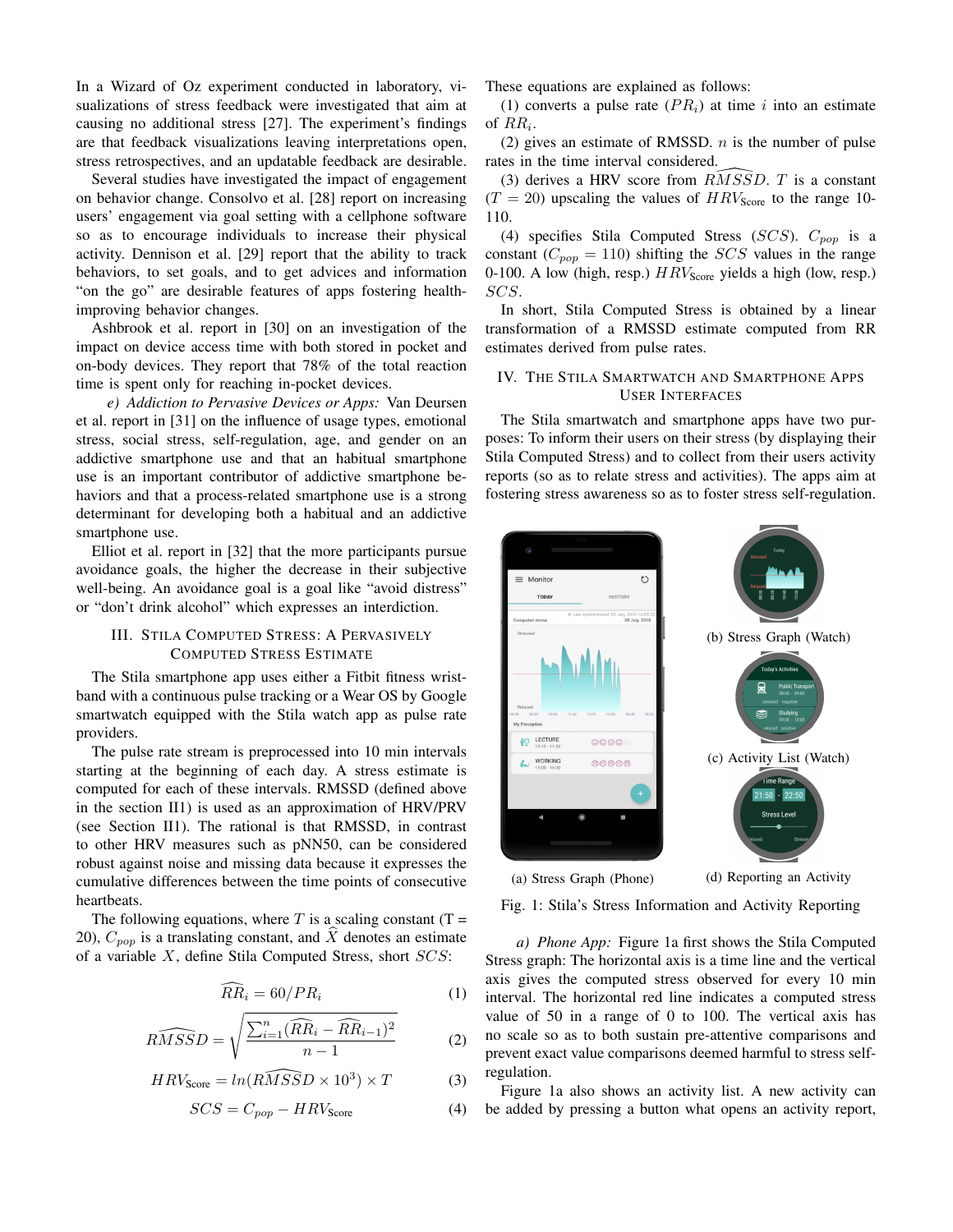that is, a short questionnaire using which a user can name an activity, her perceived stress level and feeling during that activity as well as a few other information. A smiley expresses the perceived feeling during an activity. One to five smileys express the perceived stress level (1: low to 5: high).

The compound Stila Computed Stress graph and activity list have been designed after the simulation principle of [17] so as to incite users to compare their computed and perceived stress levels and to relate these levels with their activities thus fostering their stress self-regulation. Every three hours, a notification reminds of reporting activities.

The Stila smartphone app can be used with a Fitbit wristband acting as pulse sensor from which the pulse data are fetched by the user over a Fitbit cloud service. As a consequence, the Stila Computed Stress graph cannot be automatically updated in real time but instead periodically requiring a user intervention. The Stila smartphone app can also be used with a smartwatch in which case the Stila Computed Stress graph is automatically updated in real time without user intervention.

*b) Smartwatch App:* The Stila smartwatch app offers color customizable digital and analog watchfaces. It collects pulses at adjustable rate (1 Hz, 0.2 Hz, and 0.1 Hz) and synchronizes the recorded pulse rates with the Stila smartphone app which processes them, determines the Stila Computed Stress for every 10 min interval, and synchronizes with the Stila smartwatch app. Figure 1b shows how the Stila Computed Stress graph is rendered on a smartwatch.

The activity list is both-way synchronized between the Stila smartwatch and smartphone apps. Because of the limited size of a smartwatch display, it is rendered on a smartwatch in a separate scrollable view – see Figure 1c. Figure 1d shows an activity report with its associated user-reported stress level. The user can access the further information by scrolling down. The activity report questions are the same on the smartwatch and smartphone apps. A live recording of an activity can be started with a play button and ended with a stop button allowing for a precise and easy tracking of an activity time range.

When the Stila Computed Stress crosses a threshold, a stress event is registered. After the computed stress has returned to a normal level, a notification is sent to the user suggesting to report on her perceived stress and on the activity that caused it. This way, notifications are triggered only "at rest" and do not cause stress.

The Stila smartwatch app has been designed after Fogg's behavior model (FBM) [24] based on the same self-monitoring and simulation principles as the Stila smartphone app and enhanced with further reduction, tailoring, tunneling, and personalization principles [17]. Thus, compared with the Stila smartphone app, the Stila smartwatch app increases the user's ability to examine her stress in real time and to comfortably report on her activities and perceived stress levels during her activities.

The results of the studies [31], [32] mentioned above in Section II have been considered by designing the Stila apps: The Stila apps do not send messages that could trigger an addictive smartphone use and do not rely on their users setting avoidance goals.

# V. EVALUATION: HOW PERSUASIVE ARE THE STILA APPS?

A quantitative and qualitative evaluation was devoted to investigating whether the coupled Stila smartwatch/smartphone apps are more persuasive than the smartphone app alone.

*a) Setting and Data Collected:* 86 participants aged 18 to 61 (mean age: 31) were recruited online (among others on *Reddit* and the *Quantified Self Forum*). They were awarded no compensations. 43 participants, the watch group, were instructed to use the Stila smartwatch and smartphone apps. 43 participants, the phone group, were instructed to use the Stila smartphone app and fitness wristbands (Fitbit PurePulse). The fitness wristbands collected pulse rates but, in contrast to the smartwatches, did not inform their users on their computed stress and could not be used for reporting activities (what had to be done using the Stila smartphone app). All participants were instructed to use the Stila app(s) during 15 days, to regularly check their computed stress on the Stila app(s) and to report their activities every day using the Stila app(s). They all received the same few email reminders.

The evaluation was based on the participants answers to an online questionnaire (available at http://stila.pms.ifi.lmu.de/ experiments/pervasivepersuation.html) sent to all participants at the end of the experiment and on the participants' usage of the Stila app(s) during the experiment. (Usage data were collected with an instance of the Matomo analytics platform deployed for the experiment.)

The online questionnaire was devoted to the participants' subjective appreciation of the Stila app(s). It consisted of 16 statements to rate on a Likert scale from 1 (strongly disagree) to 5 (strongly agree), of 15 questions (on the app(s) usage and demographics) to answer with multiple choices, and of 5 free text fields for comments or feedbacks. 24 participants (watch group 11, phone group: 13) answered the questionnaire.

The Stila app(s) usage data of a participant were  $UE<sub>1</sub>$  the total number of apps' visits (for consulting stress estimates or entering activity reports) and  $UE<sub>2</sub>$  the total number of activity reports entered over the 15 days of the experiment. In the evaluation, the usage data of the 62 participants (phone group: 33, watch group: 29) are considered who reported at least 4 activities.

*b) Variables and their Distributions:* The following 8 variables have been used, each of which is either derived from the collected usage data ( $UE_1$  and  $UE_2$ ) or had been reported, that is, a questionnaire answer: $<sup>1</sup>$ </sup>

- User Motivation:
	- $UM_1$ : Number of users per group using the Stila app(s) per day
	- $-$  UM<sub>2</sub>: Reported initial motivation to use the Stila  $app(s)$

<sup>1</sup>The questionnaire answers and the processed usage data are available at http://stila.pms.ifi.lmu.de/experiments/pervasivepersuation.html.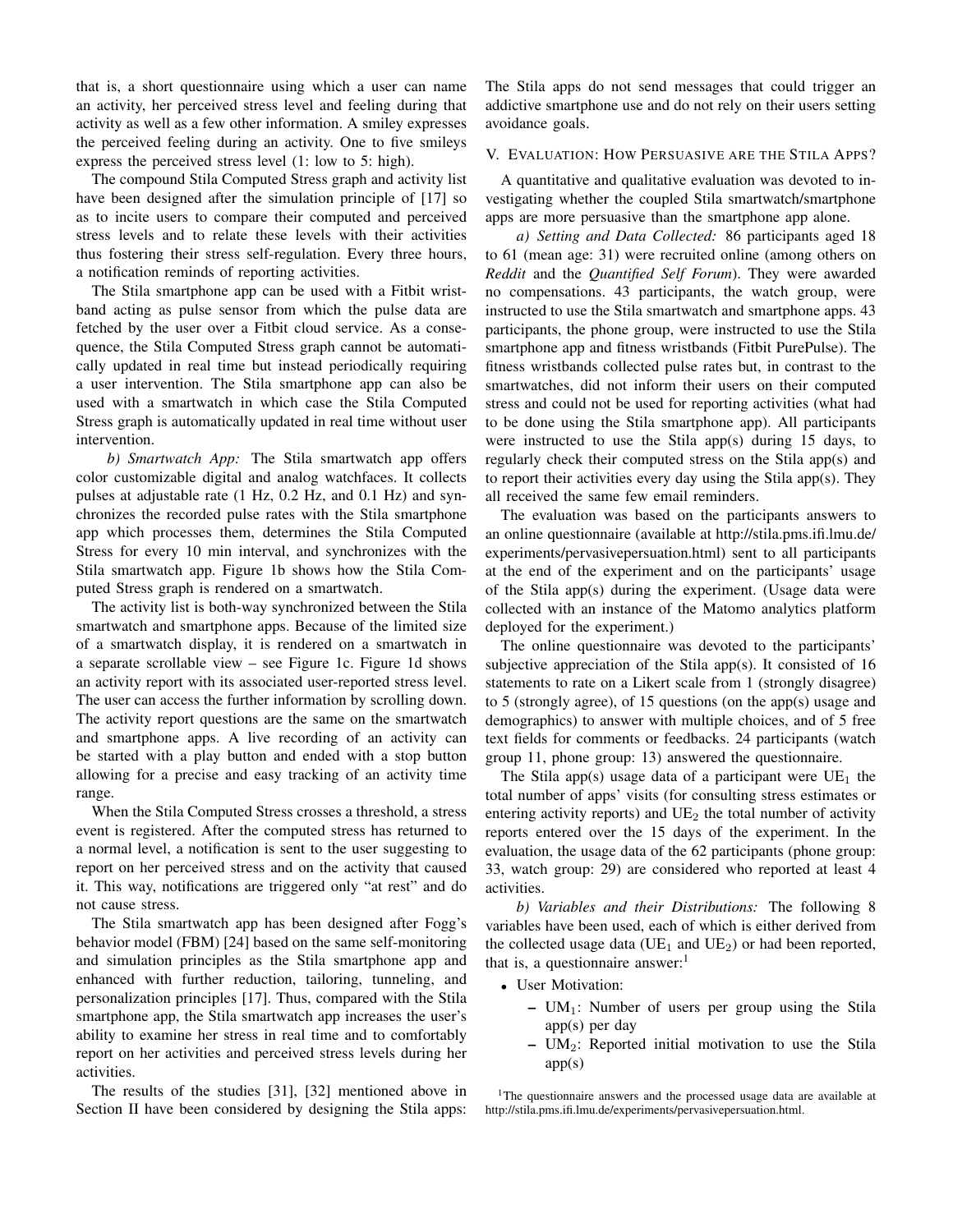- $UM_3$ : Reported decreasing interest in the Stila app $(s)$
- User Engagement:
	- $UE_1$ : Number of visits of a Stila app
	- $UE<sub>2</sub>$ : Number of activity reports
	- $UE_3$ : Reported frequency of app(s) visits
- Task Efficiency TE: average time spent in reporting an activity
- Stress Awareness
	- SA1: Reported stress awareness
	- SA2: Reported stressor recognition

*c) Hypotheses and Statistical Tests:* The questionnaire answers' distributions are rather symmetrical suggesting that their normalities can be assumed. Normal distribution make sense since, usually, opinions are evenly spread. The usage data  $UE_1$  (number of apps' visits per user) and  $UE_2$  (number of activity reports per user) distributions are asymmetric leaning to the lower values suggesting that they can be assumed to follow Zipf's (or power) laws. Zipf's laws make sense for usage data since, usually, the longer the time elapses, the more users have given up their use of a novel tool. The normality and skewness of all data samples were tested with a D'Agostino omnibus test ( $\alpha = 0.01$ ) and Q-Q plots.

The null hypothesis for a variable is that no differences in that variable's values can be observed in the answers of the smartwatch and the smartphone groups.

Since the distribution of a variable which is a questionnaire answer is normal and since the groups consist of 43 participants, the null hypothesis can be tested with a Student's t-test.

Since the distribution of a variable which is derived from the usage data  $UE<sub>1</sub>$  and  $UE<sub>2</sub>$  follows a Zipf's law, since the smartwatch and smartphone groups could not influence each other, and since the groups consist of 43 participants, the Wilcoxon rank-sum test (or Mann-Whitney U test) can be used for testing the null hypothesis.

p-values smaller than 0.05 were considered significant.

*d) Motivation:* The watch group rated  $UM_2$  ("My motivation to use the Stila App at the beginning of the study was high") on average 4.6, the phone group 4.5 ( $p = 0.37$ ). The watch group rated  $UM_3$  ("My motivation to use the App decreased during the study") on average 3.1, the phone group 3.3 ( $p = 0.33$ ). No differences regarding both the initial motivation and motivation drop between the groups were observed. 41 members of phone group and 36 members of watch group have used Stila apps during the study. The number of daily active users  $(UM_1)$  dropped similarly for both groups. At the end of the experiment, each group had 10 members still using the Stila app(s). The user drop can be interpreted as a motivation drop.

*e) User Engagement:* 63% of the watch group but only 18% of the phone group reported more than two app(s) visits a day. A member of the watch group visited both Stila apps on average 46 times (mean: 46), a member of the phone group only 17 visits (rank-sum:  $p = 0.01$ ). 38 participants (phone group: 21, watch group: 17) reported activities. A member of the watch group reported on average 37 activities, a member

### TABLE I: Evaluation Summary

| Variable                      | Phone Group         | Watch Group         | p Value               |
|-------------------------------|---------------------|---------------------|-----------------------|
| Total Visits $(UE1)$          | $\mu$ : 17 (n=33)   | $\mu$ : 46 (n=29)   | $0.01^+$              |
| Reported Activities $(UE2)$   | $\mu$ : 24 (n=21)   | $\mu$ : 37 (n=17)   | $0.05^{\dagger}$      |
| Act. Reporting Time(TE)       | $\mu$ : 16s (n=21)  | $\mu$ : 19s (n=17)  | $\ll 0.01^{\ddagger}$ |
| Rep. Freq. Visits $(UE3)$     | often: $18\%$       | often: $63\%$       |                       |
| Init. Motivation $(UM2)$      | $\mu$ : 4.5* (n=13) | $\mu$ : 4.6* (n=11) | $0.37^{\ddagger}$     |
| Motivation Drop $(UM_3)$      | $\mu$ : 3.3* (n=13) | $\mu$ : 3.1* (n=11) | $0.33^{\ddagger}$     |
| Stress Awareness $(SA1)$      | $\mu$ : 2.5* (n=13) | $\mu$ : 3.5* (n=11) | $0.02^{\ddagger}$     |
| Stressor Recognition( $SA2$ ) | $\mu$ : 2.3* (n=13) | $\mu$ : 2.7* (n=11) | $0.22^{\ddagger}$     |
| .                             |                     |                     |                       |

<sup>∗</sup>< 3: denied; >3: confirmed

†Wilcoxon rank-sum test, often: more than 2 daily app(s) visits

 $\frac{1}{2}$ one-tailed t-test,  $\mu$ : mean, n: sample size

of the phone group 24 (rank-sum:  $p = 0.05$ ). The watch group reported 75% of activities using the Stila smartwatch app and 25% using the Stila smartphone app.

*f) Task Efficiency:* A member of the watch group spent on average 19 seconds to report an activity, a member of the phone group 16 seconds (t-test:  $p \ll 0.01$ ).

*g) Stress Awareness:* The watch group confirmed that "The Stila app(s) helped me to be more aware of my stress levels"  $(SA_1)$  with an average of 3.5 and a variance of 1.07 while the phone group disagreed with an average of 2.5 and a variance of 1.32 ( $p = 0.02$ ). The watch group disagreed with "The Stila app(s) helped me to identify stressors in my life"  $(SA<sub>2</sub>)$  with an average of 2.7, the phone group also disagreed with an average of 2.3 ( $p = 0.22$ ). This suggest that the watch group reported a subjective increase in its stress awareness while using Stila apps and that none of the groups were well capable of identifying stressors.

#### VI. FINDING: PERVASIVENESS PERSUADES

Table I summarizes the findings reported about above in the section V.

More activities were reported by the watch group than by the phone group even though reporting an activity takes more time with the Stila smartwatch app (due to the smartwatch's small screen size) than with the Stila smartphone app. The pervasiveness of the smartwatch is the likely reason for this discrepancy because up to 78% of the total time needed for reporting an activity with a Stila smartphone app is spent for reaching the device [30].

The watch group also consulted the Stila app(s) more often than the phone group what might be explained by Fogg's behavior model (FBM) [24]. Indeed, the pervasive smartwatch app facilitates perception and therefore fosters stress selfregulation.

The higher pervasiveness of the smartwatch app and the seamless integration of its feedback with the smartphone app are the likely reasons why the watch group reported increases in stress awareness while the phone group did not.

## VII. CONCLUSION

This article has reported on the coupled Stila smartwatch and smartphone pervasive apps enabling stress self-regulation.